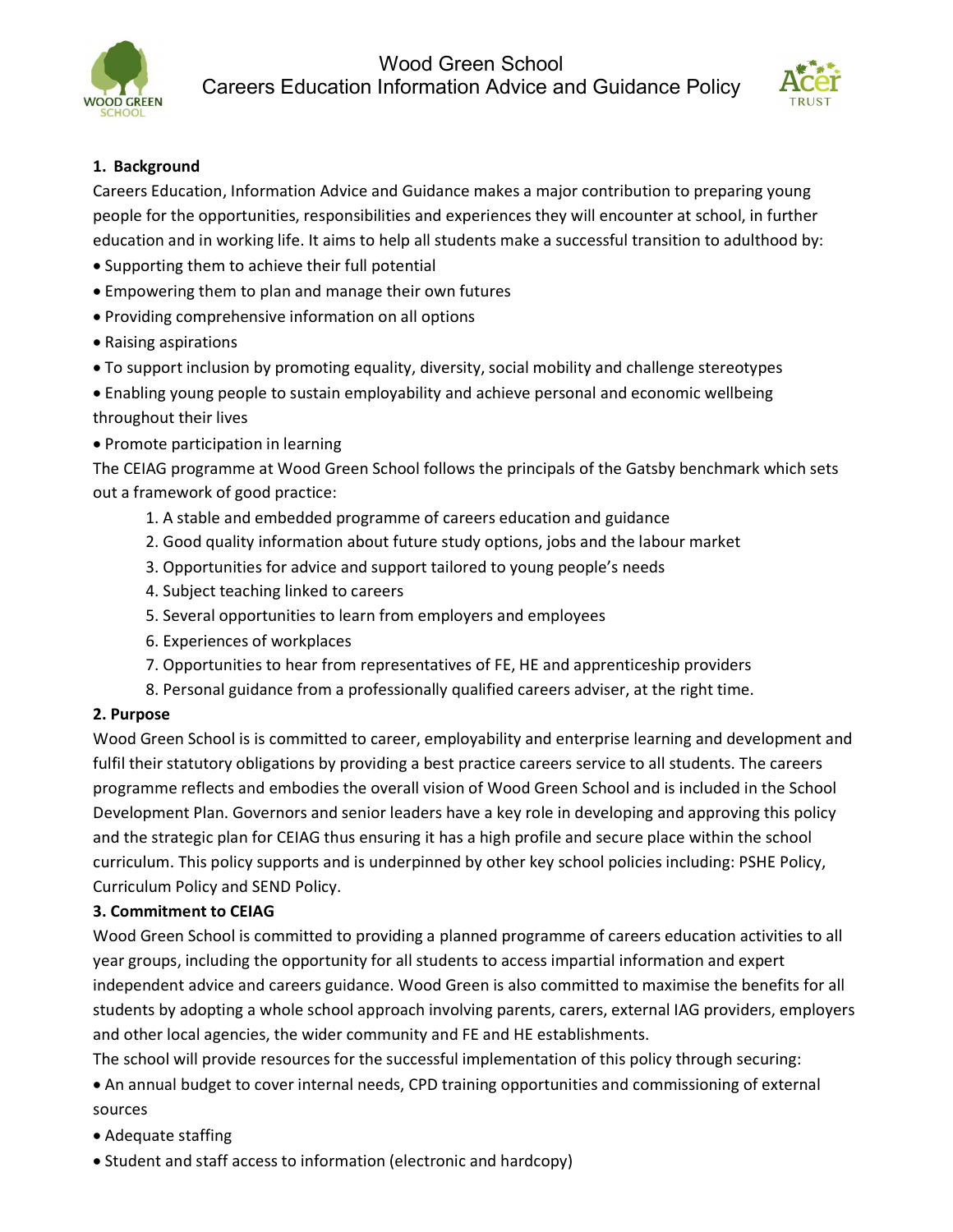Designated space for individual, group and research sessions

In compliance with the 2017 government careers strategy, Wood Green School will:

- Ensure that students are aware of the full range of career opportunities available
- Learn from employers about valued workplace skills and have first-hand workplace experience.

 Offer an excellent programme of advice and guidance delivered by qualified advisers with support tailored to the individual

 Provide information needed to understand job and career opportunities available and how knowledge and skills can help towards particular career paths

- Give a range of providers of technical education and apprenticeships the opportunity to access all pupils
- Publish details of career programmes for young people and parents
- Ensure students have at least 1 meaningful encounter with employers per year

## 4. Communication with External Stakeholders and Provider Access

This policy and current CEIAG relevant information will be accessible on the school website

Regular career notices and opportunities will be published in the school weekly news bulletin

 'Where to find Careers Advice and Guidance' in and out of school sheet is put into parent's information booklets and given and referred to regularly with Year 11 and sixth form pupils and given out to all other pupils during a Careers Awareness week.

 Those engaged with the school will be kept in touch of Wood Green Schools Careers provision as and when appropriate including Work Experience providers, Takeover Challenge providers and Business Mentors

### Management of provider access requests

### Procedure

A provider wishing to request access should contact: Mark Skinner, Careers Leader,

## m.skinner@wgswitney.org.uk

### Opportunities for access

A number of events, integrated into the school careers programme, will offer providers an opportunity to come into school to speak to pupils and/or their parents/carer. A separate policy link is available within the school's policies site.

### 5. Management, Monitoring and Evaluation

A member of the SLT, Matthew Armstrong, along with the Careers Leader has strategic responsibility for CEIAG and oversight with access to administration support. The careers provision and strategy is further supported by a link governor. To ensure that the careers provision remains effective and fully meets the needs of all students, this team and the school's external IAG provider will conduct an annual review of CEIAG, taking account of destination outcome data and feedback from a range of stakeholders. Any updates based on its outcome will be published on the school website.

Key Destinations Data is to be abstracted by the Careers Administrator, once destinations data is published. Analysis to be completed with actions taken to address issues during the year.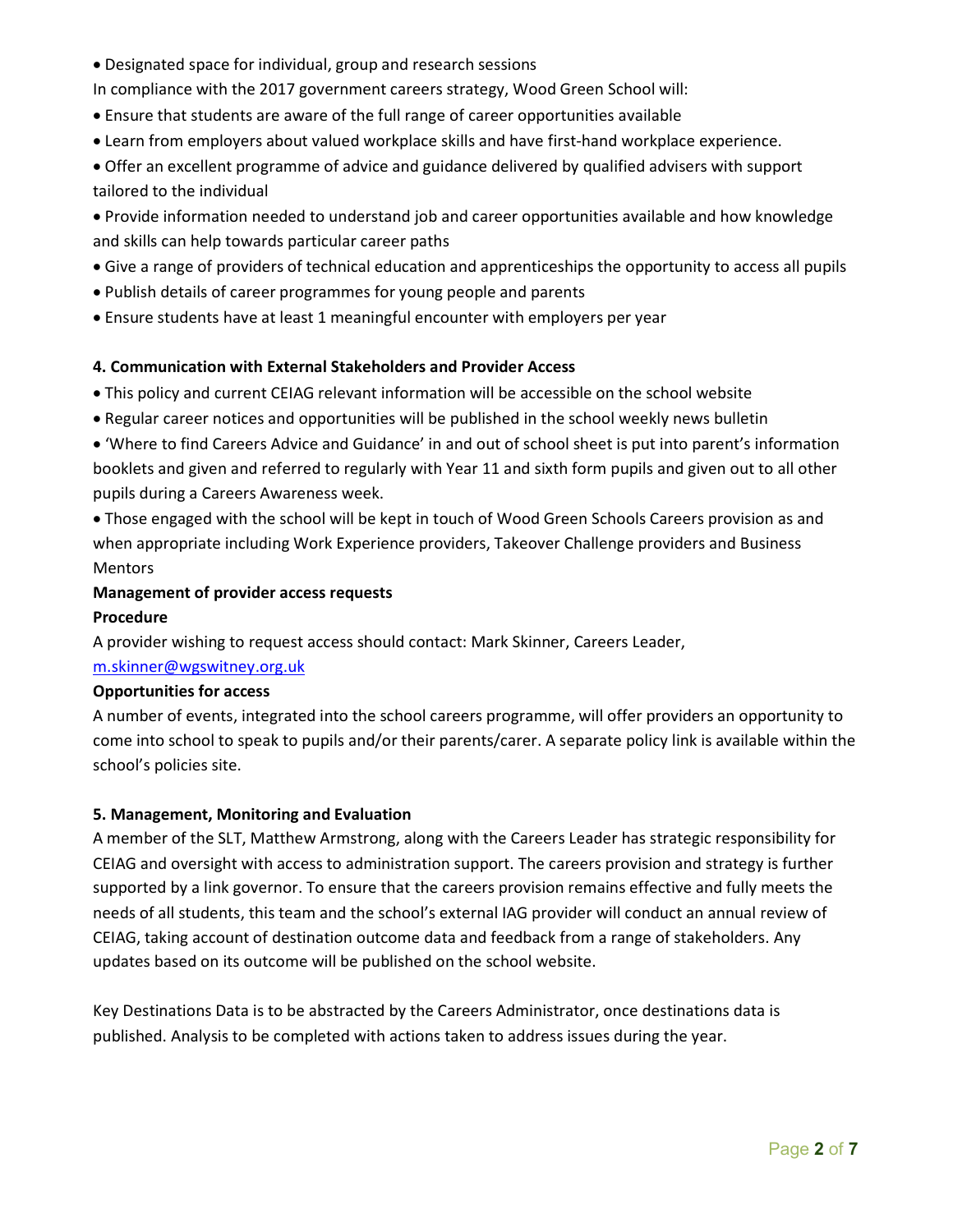## 6. Training and Development

To maintain and continuously develop CEIAG provision at the school, WGS will ensure the continual professional training and development of relevant staff and link governors. These will include: Careers Leader: The professional development plan of this individual will include attendance at external careers event(s) and/or skills training programs each year.

Teaching staff: All staff will receive an annual presentation on their role as tutors in providing Careers IaG and on other relevant issues and/or areas of good practice eg encouraging departments to make links between their subjects and employability skills and related careers. All subject departments to identify a 'careers lead' who will, with the guidance of the Head of Careers, develop and deliver relevant careers information for their subject.

Link Governor: Will attend at least one external careers event or training program each year and provide feedback.

## 7. CEIAG Provision within the school curriculum

At Wood Green School there is a planned programme of learning experiences within the personal development (PD) curriculum as part of year 7-11 students' entitlement to CEIAG.

Activities are aligned with the aims highlighted in the framework for careers, employability and enterprise (Career Development Institute). These enable young people to:

- Develop themselves through career and work-related education Self Development
- Learn about careers and the world of work Career Exploration
- Develop career management and employability skills Career Management

Wood Green School will secure additional access to face to face external specialist careers guidance as stated in the Education Act 2011 for vulnerable students as defined by the school's governing body. Use of RONI, SEN and Disadvantaged lists to identify, prioritise and provide additional support to students including free access to Morrisby Psychometric careers test, assistance in securing appropriately challenging work experience placements.

### 7.1 Specific careers guidance at WGS years 7-11

Wood Green School has an ongoing commitment to ensuring that all our students have access to good quality impartial careers advice, thereby ensuring that each student has the best possible foundation on which to base their future choices and pathways.

Each student has access to information in the Careers Library as well as the Careers Advisor. David Bingham from Adviza provides impartial careers advice for Years 9-13, helping students make those crucial career decisions from choosing GCSEs, Apprenticeships and A Level Choices.

Every Year 11 student is seen by the Careers Advisor to make sure that they have explored all possible options before making their decision about their post-16 education, since it is a legal requirement for all young people to be in either education, employment or training up to and including the age of 18.

Careers, course options and their links are also an integral part of the tutor mentoring process, again ensuring that our Year 9s and Year 11s have adequate support to help them make informed choices regarding their options.

Careers education is also covered in Personal Development beginning in Year 7 through to Year 11.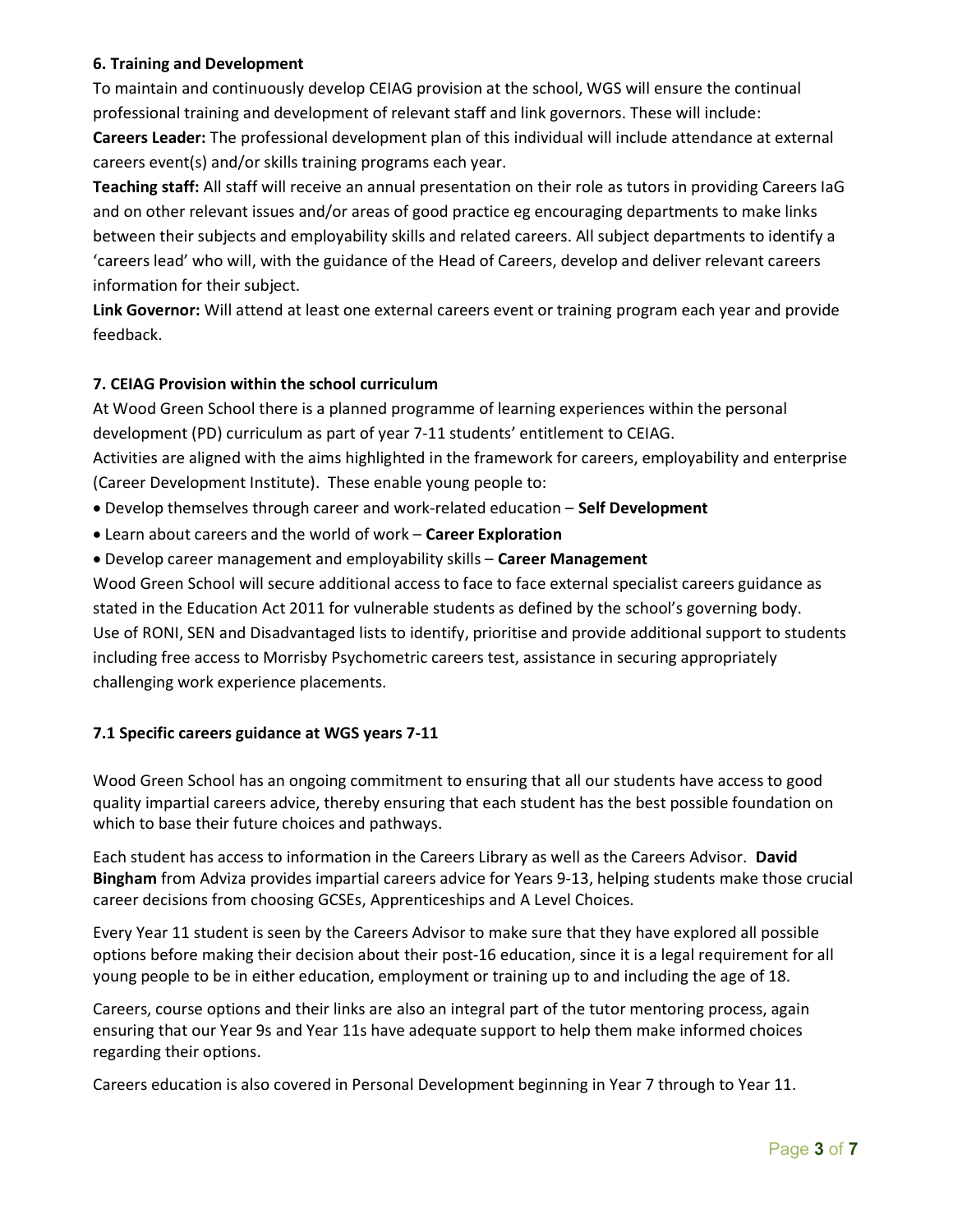## Year 7

In Year 7, students explore their own personality and interests so that they have a direction to consider the kinds of careers that will appeal.

### **Activities**

- Future aspirations action planning x 3 hours
- Careers assemblies

#### Year 8

In Year 8 the students start exploring the World of Work, matching careers to subjects. The majority of students also attend a Working with Parents day in May/June. Any students who are unable to work with their parents are given an alternative work experience curriculum within school. This experience is then followed up in class and in addition members of the school staff come and talk to the students about their experiences in the world of work.

#### Activities

- World of Work x 3 hours
- Working with Parents Day
- Careers assemblies

#### Year 9

At the beginning of Year 9, students are encouraged to become involved in the wider community, through visits from outside agencies such as the Scout and Military Cadet movements as well as local volunteering organisations. In this important year, each student is given access to eClips , our careers advice portal, to look at their own skills as they start thinking about their GCSE Options.

As part of their Personal Development programme, all Year 9 students have sessions on making GCSE choices in terms of career pathways (matching careers to subjects), an introduction to eClips and are provided with an Options Booklet. Following on from this, Parents and students are invited to an Information Exchange Evening followed by a Parents Evening where parents and students can discuss their options with their subject teachers.

Any Year 9 who is unsure about their choices and who has been identified by their tutor as needing additional support, can be offered an interview with our Careers Advisor. There are also taster lessons

available for any GCSE choices that are new to the students, including the vocational courses offered through Abingdon and Witney College.

#### Activities

- World of Work x 3 hours
- Outside agencies Widening your horizons (Volunteering, Scouts etc) x 1
- Choosing your GCSE options through careers x 2
- Careers assemblies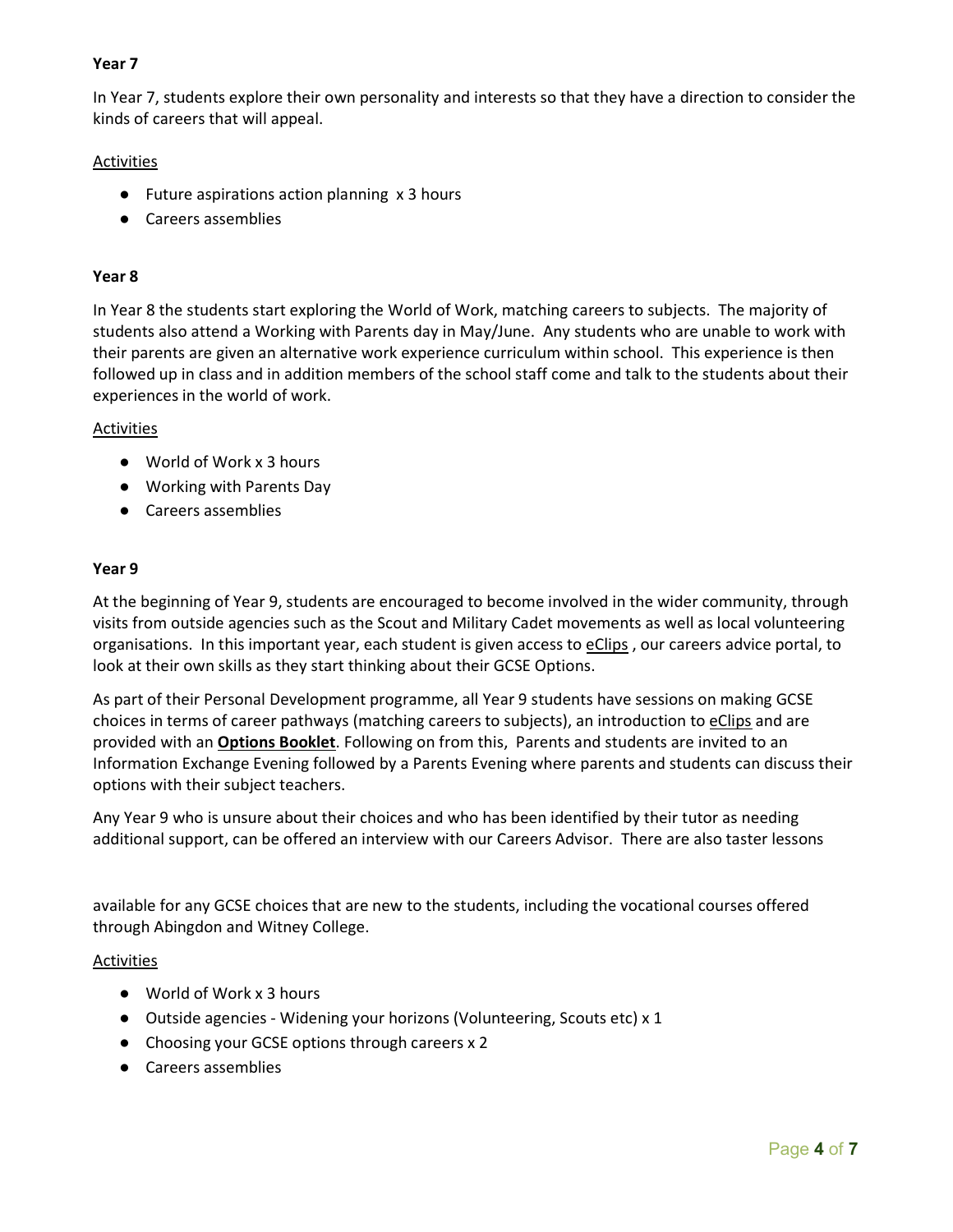## Year 10

As part of the Personal Development programme, students attend presentations from the Sixth Form, Oxfordshire Apprenticeships, Abingdon & Witney College and Oxford Brookes University.

The Year 10s also have an assembly from David Bingham, our careers advisor.

Careers Interviews will begin in the Summer Term for those students who have requested an interview or are undecided about their choices for post-16. The Morrisby Careers Assessment Test is offered to any students that apply.

In the Spring Term, the students begin to make their applications for Work Experience as part of their personal development programme. In addition, the students are taken through a series of lessons on applications and CVs.

### **Activities**

- Pathways Post 16 (Introduction Oxford Brookes, Abingdon and Witney College, Apprenticeships, Sixth Form) x 1
- Preparation for work experience x 2
- Applications and CVs x 1
- Preparing for interviews and personal statements
- Inspiring the Future Industry Speakers
- Careers assemblies
- Careers Fair

#### Year 11

During the second term of Year 11 every student spends a week on Work Placement. We ensure that every student has a one to one interview with our Careers Advisor David Bingham. Every student has guidance and advice for their chosen route after Year 11.

Before and after their week on Work Experience, the Year 11 Personal Development programme takes students through the process of revisiting and researching the Post 16 options available to them. They are also given some training on interview skills, and the writing of personal statements, as a preparation for their interviews. The students are given valuable feedback as part of this process.

Outside speakers from different professions, including STEM careers (science, technology, engineering and maths) describe their work, and the pathways leading to their profession.

Again, as in Year 10, The Morrisby Test careers assessment is offered to any students that apply to sit it.

All students who show an interest in attending the **Sixth Form** at Wood Green School have an interview where they will be given advice on choosing their **A level options**. Advice can also be obtained from Tutors and Subject Teachers.

The students are also made aware of Abingdon and Witney College Open Days and any apprenticeship events happening in the local community.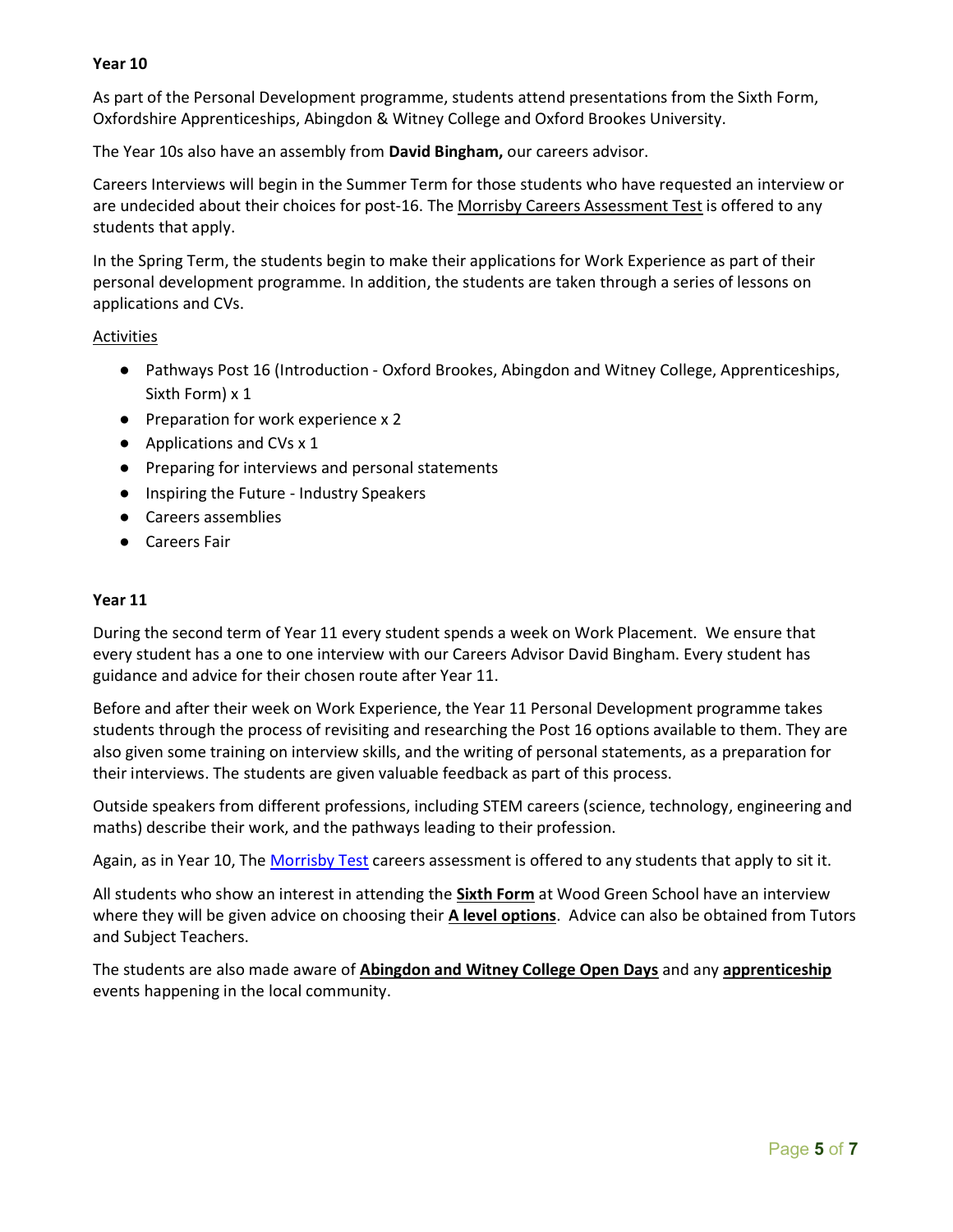## Activities

- Health and Safety x 1
- $\bullet$  Rights and responsibilities x 1
- Interview and self presentation skills x 1
- CV Preparation
- Post 18 "Aspirations Day"
- Witney Careers and Apprenticeships Fair

## 7.2 Specific careers guidance at WGS years 12-13

Throughout a student's Sixth Form career, there is a dedicated focus on careers and university information and guidance delivered through sessions in Sixth Form Studies, enrichment and activities and discussion in tutor time.

As well as hosting careers speakers in Sixth Form Studies, we run workshops and group activities on employability and presentation skills, giving students an insight into which skills they need to develop in order to pursue the next step. We look at how to write eloquently to provide employers and universities with a best first impression.

There is also extensive guidance on choosing a university, looking at open days, student finance and money management from representatives from Birmingham , Coventry and Oxford Brookes Universities. We run several sessions on filling in UCAS forms and writing personal statement. This process begins in Year 12 and carries on through Terms 1 and 2 of Year 13.

Students applying to Oxford or Cambridge university or courses in Medicine, Veterinary Science or Dentistry also receive dedicated support at the end of Year 12. In parallel to this, **Adviza** run sessions for students seeking employment at the end of their time in Sixth Form. To complement all of this, students are also encouraged to complete an employability skills audit to enable them to hone their skills during their time in Sixth Form.

Examples of the events and advice that we give every year are:

- Studying Abroad
- The Benefits of University
- How to Choose Your University
- How to Write Your Personal Statement
- Applying to Oxford and Cambridge
- How to Prepare for Open Days
- Introduction to Student Finance
- World of Work The 21st Century Job Market
- World of Work Your CV
- World of Work Interview Techniques
- Life in Year 13 and the University Experience
- Raising Aspirations visit to Oxford University
- Careers Seminars, with talks so far including how to get into Law, Medicine, Business, Science and careers in the Media which run in Term 6, using not only alumni but also experts in their field
- Enterprise Day, where local business leaders come in to work with students to develop their oracy and business acumen